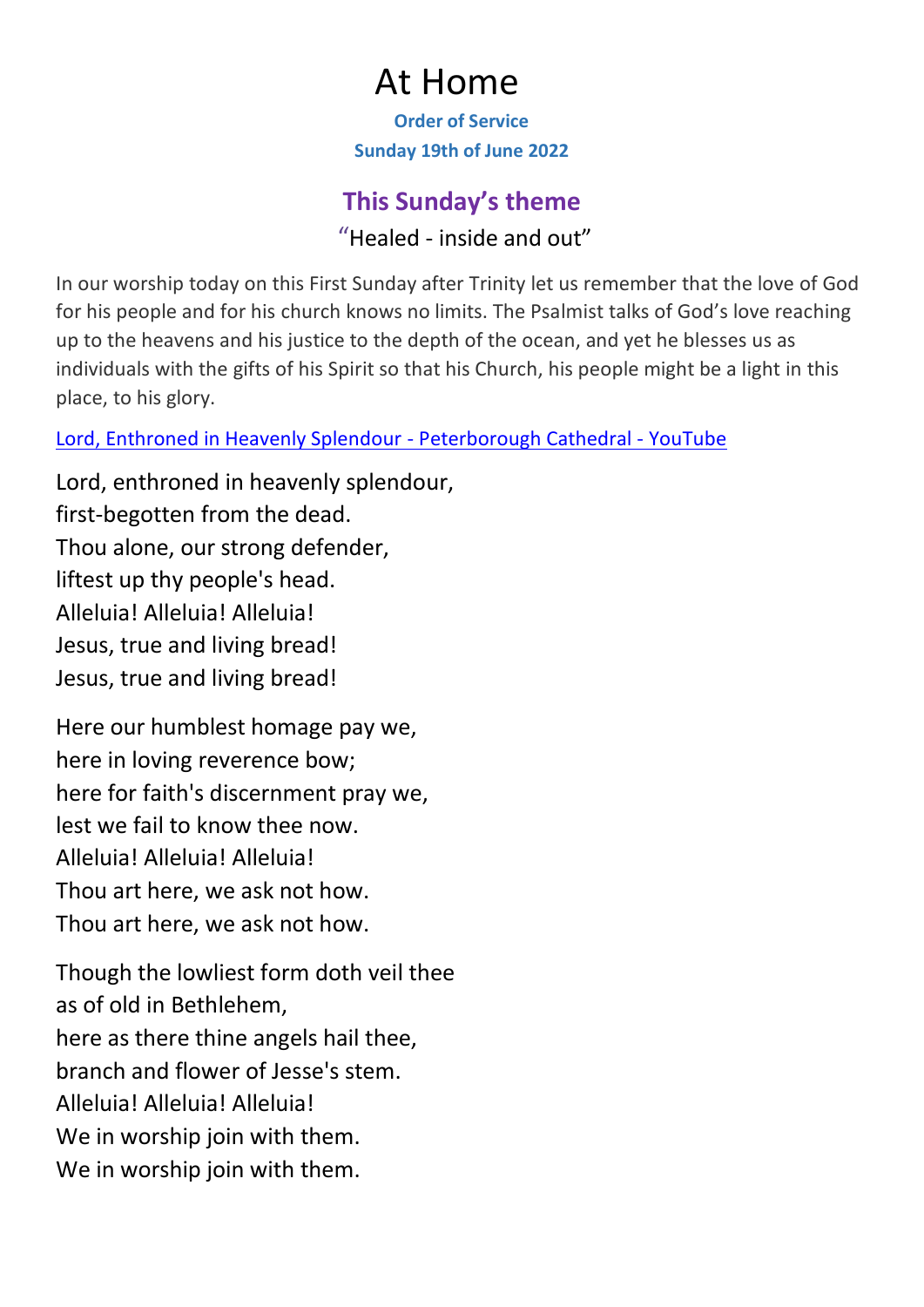Paschal Lamb, thine offering, finished once for all when thou was slain, in its fullness undiminished shall for evermore remain. Alleluia! Alleluia! Alleluia! Cleansing souls from every stain. Cleansing souls from every stain.

Life-imparting heavenly Manna, stricken Rock with streaming side, heaven and earth with loud hosanna worship thee, the Lamb who died. Alleluia! Alleluia! Alleluia! Risen, ascended, glorified! Risen, ascended, glorified!

Father God, we bring our offering of worship and with it the service of our lives through this coming week. May we go from this place knowing that we have met with you and been blessed by your Spirit, to live and work to your glory. Amen

We are drawn to your feet in worship

Your creation facing its creator

Hearts laid bare by your light Humbly asking for your mercy.

We come to you as a people in need of assurance and forgiveness. We come to you as a people in need

of healing and wholeness. We come dependent upon your love.

Draw us close. Enfold us in your arms. Fill us with your Spirit

that we might reflect your light within this dark world, speak your Word with boldness and draw others to your feet.

We ask this through your dear Son Jesus Christ.

#### **Amen**

Living God whose Word became flesh in Jesus and whose Spirit of Truth speaks into our hearts all honour and glory and worship belong to you. As our praises pronounce your wonder may our lives overflow with love, that our words and deeds might tell of your goodness and declare your infinite grace. **Amen**.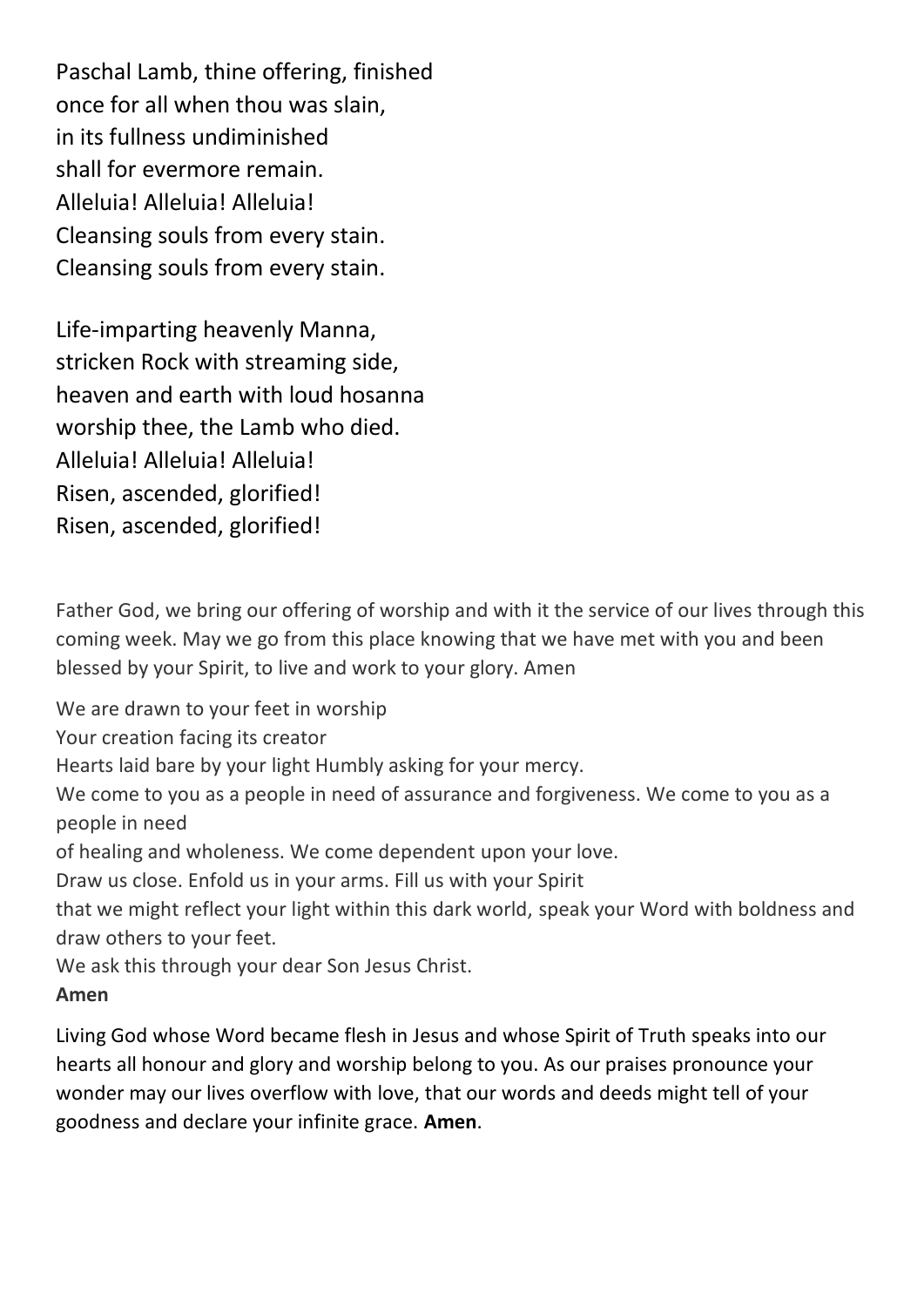#### **Confession**

Gracious God with gratitude and gladness we hear your promise of liberation: that in Christ we are forgiven and set free, and restored to serve you. Thanks be to you, Living God! **Amen.**

**Collect,** God of truth, help us to keep your law of love and to walk in ways of wisdom, that we may find true life in Jesus Christ your Son. **Amen.**

#### **Reading: Luke 8: 26-39**

#### **Jesus Restores a Demon-Possessed Man**

<sup>26</sup> They sailed to the region of the Gerasenes,<sup>[\[a\]](about:blank#fen-NIV-25272a)</sup> which is across the lake from Galilee. **<sup>27</sup>**When Jesus stepped ashore, he was met by a demon-possessed man from the town. For a long time this man had not worn clothes or lived in a house, but had lived in the tombs. **<sup>28</sup>**When he saw Jesus, he cried out and fell at his feet, shouting at the top of his voice, "What do you want with me, Jesus, Son of the Most High God? I beg you, don't torture me!" **<sup>29</sup>** For Jesus had commanded the impure spirit to come out of the man. Many times it had seized him, and though he was chained hand and foot and kept under guard, he had broken his chains and had been driven by the demon into solitary places.

```
30 Jesus asked him, "What is your name?"
```
"Legion," he replied, because many demons had gone into him. **<sup>31</sup>**And they begged Jesus repeatedly not to order them to go into the Abyss.

**<sup>32</sup>**A large herd of pigs was feeding there on the hillside. The demons begged Jesus to let them go into the pigs, and he gave them permission. **<sup>33</sup>**When the demons came out of the man, they went into the pigs, and the herd rushed down the steep bank into the lake and was drowned.

**<sup>34</sup>**When those tending the pigs saw what had happened, they ran off and reported this in the town and countryside, **<sup>35</sup>** and the people went out to see what had happened. When they came to Jesus, they found the man from whom the demons had gone out, sitting at Jesus' feet, dressed and in his right mind; and they were afraid. **<sup>36</sup>** Those who had seen it told the people how the demonpossessed man had been cured. **<sup>37</sup>** Then all the people of the region of the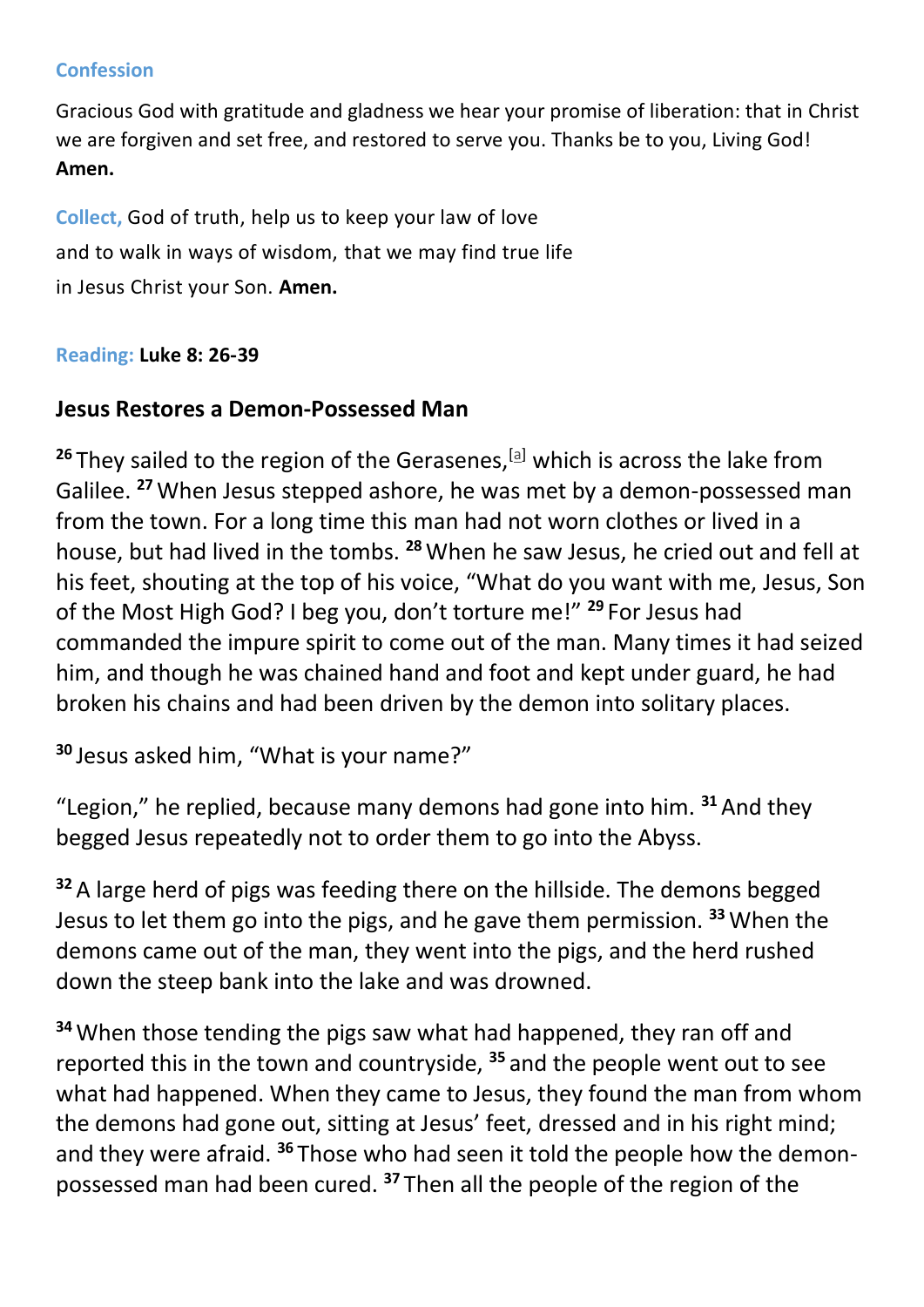Gerasenes asked Jesus to leave them, because they were overcome with fear. So he got into the boat and left.

**<sup>38</sup>** The man from whom the demons had gone out begged to go with him, but Jesus sent him away, saying, **<sup>39</sup>** "Return home and tell how much God has done for you." So the man went away and told all over town how much Jesus had done for him.

### **The following is an imagined monologue by the man in the Gospel story.**

I hope you like my suit. It is a fine piece of clothing and I am proud to wear it. I always try to look my best these days. It wasn't always so, which is why some people are still a little suspicious of me.

I also have a very nice house – which, again, was not always the case. And I'm a vegetarian.

But I am starting at the end rather than the beginning. Let me describe what I used to be like. I didn't shave. I didn't wash. I didn't cut my hair. I didn't even wear clothes. Fortunately, there is no photographic evidence to show you. I lived in a cave in Gerasene territory, not far from the Sea of Galilee.

I am convinced that God sent Jesus to me. As soon as he got out of the boat, I knew who he was. I shouted out to him 'Jesus Son of the Most High God, do not torment me.' Even as I was speaking, Jesus was calling the evil out of me. 'What is your name?' he asked. I said, 'Legion.' When I say 'I said', the voice came from me but I didn't think I was speaking. 'Don't send us to the abyss,' the voice continued, 'send us into the pigs.'

Then I felt different. I was embarrassed that I was naked. So I found a blanket and covered myself up. Jesus sat on a rock, and I just sat at his feet and listened to him. As he talked, I saw this herd of swine racing down the hillside and into the lake. They never stopped. They just ran and ran and then...well, they all drowned.

As you can imagine the swineherds were not pleased. First they went into the town, and then they returned. I thought they were looking for trouble, but something stopped them when they saw me and Jesus. It was as if they were afraid. They begged Jesus to go away. So he got into the boat with his friends.

I wanted to go with them, but Jesus wouldn't let me. He told me I should go home and tell people what God had done for me. So that's what I'm doing. That's what I am trying to tell you. Through Jesus, God healed me… and he transformed my life.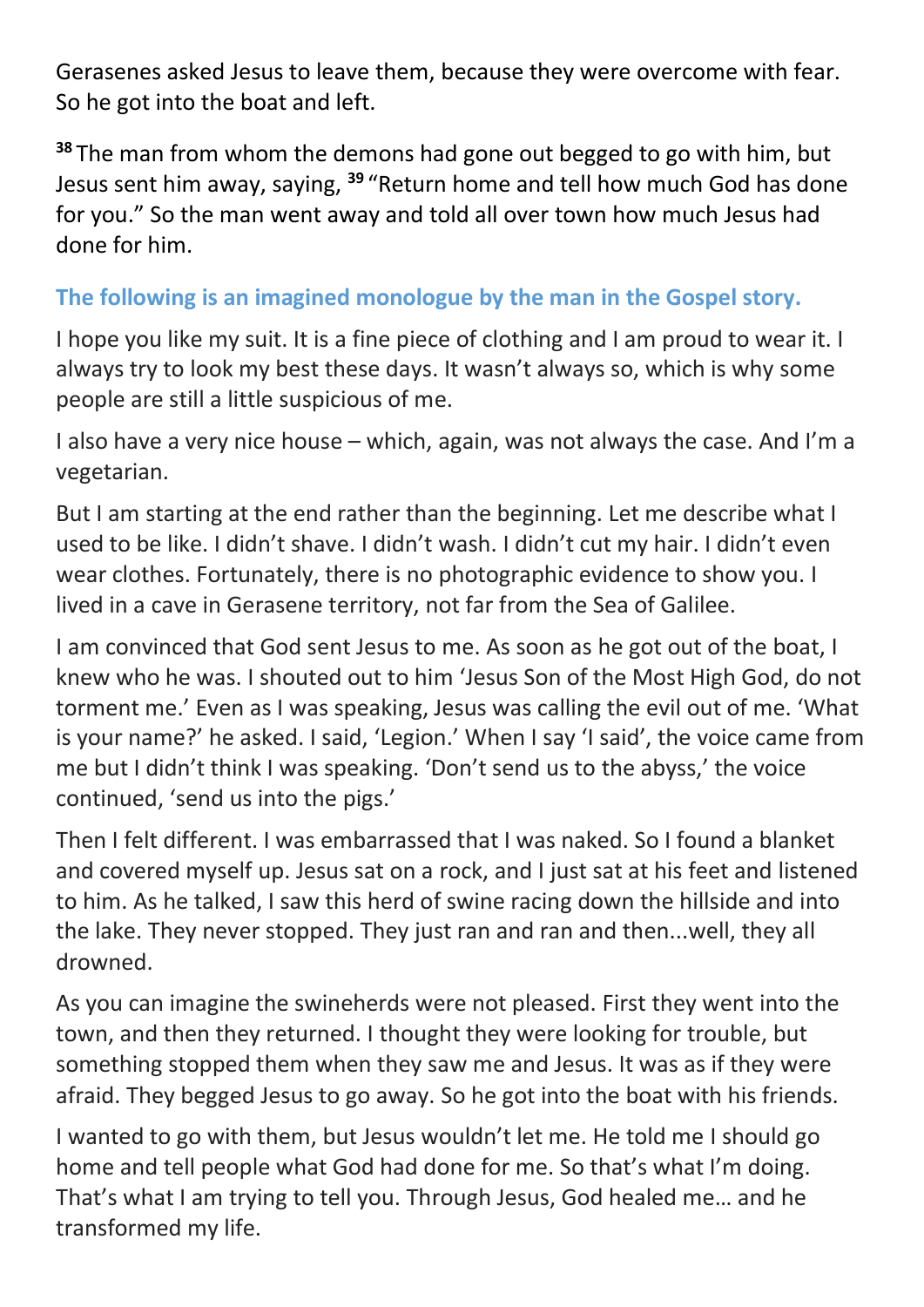#### Breathe on Me, Breath of God - YouTube

Breathe on me, breath of God: fill me with life anew, that I may love as you have loved and do as you would do.

2 Breathe on me, breath of God, until my heart is pure, until my will is one with yours to do and to endure.

3 Breathe on me, breath of God; fulfil my heart's desire, until this earthly part of me glows with your heavenly fire.

4 Breathe on me, breath of God; so shall I never die, but live with you the perfect life of your eternity.

Generous God, you have nourished us with your word. Take us, bless us and send us, that our lips be touched with the gentleness of your peace; that our hearts burn with your passion and integrity; that our lives declare the good news of your love for the whole creation, in the name of Christ, **Amen**

Faithful God whose Word does not return empty but accomplishes all that you purpose, may your blessings fall like rain to water the earth, nourishing seed for our food, and filling us with the abundance of your love, through Jesus Christ your living Word. **Amen.**

HILLSONG - Happy Day (Lyric Video) - YouTube The greatest day in history Death is beaten, You have rescued me Sing it out, Jesus is alive

The empty cross, the empty grave Life eternal, You have won the day Shout it out, Jesus is alive He's alive